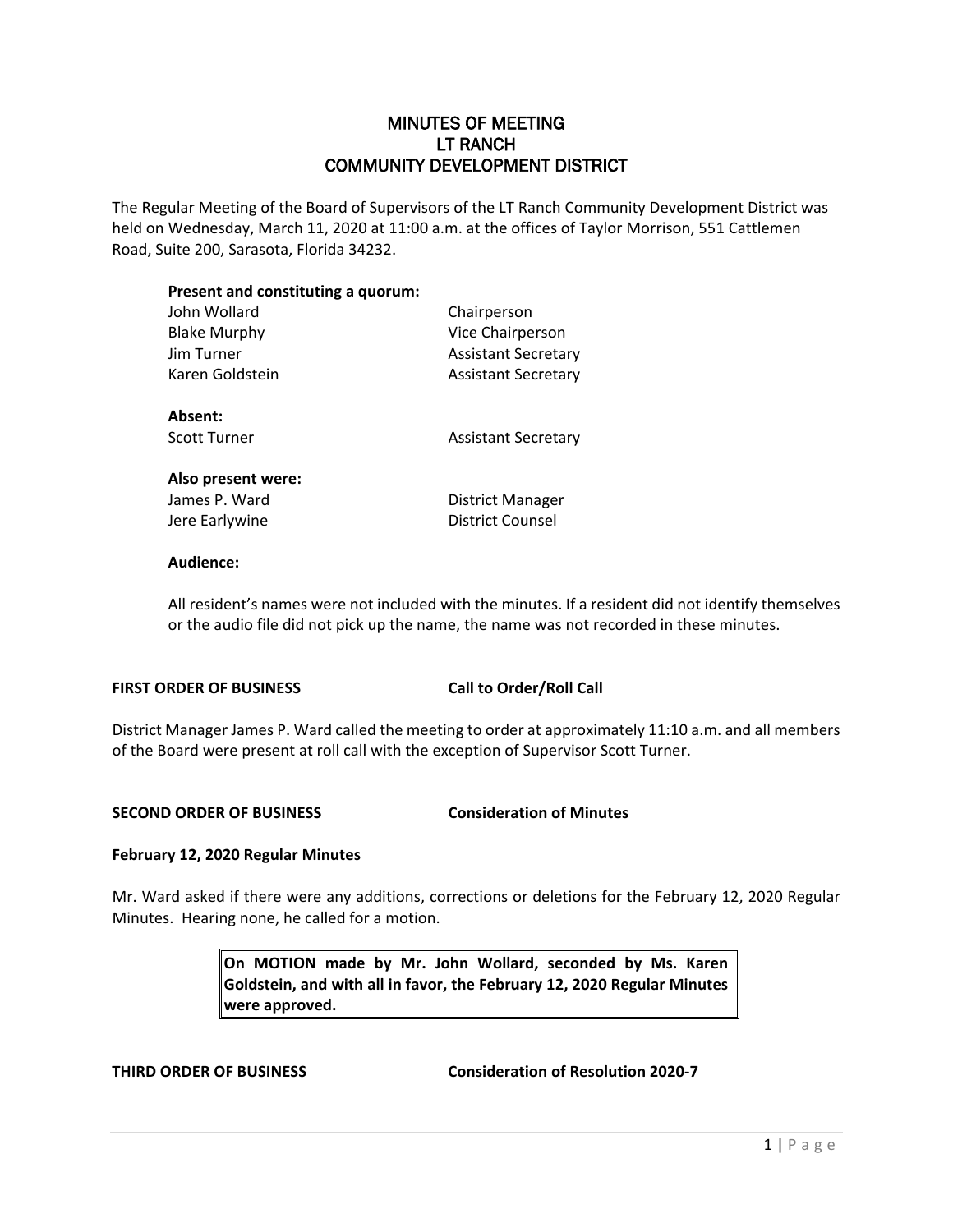## **Consideration of Resolution 2020-7 Approving the Proposed Fiscal Year 2021 Budget and setting the Public Hearing on Wednesday, May 13, 2020 at 11:00 A.M. at the office of Taylor Morrison, 551 Cattlemen Road, Suite 200, Sarasota, Florida 34232**

Mr. Ward reported Resolution 2020-7 was for the Fiscal Year 2021 Budget. He noted there were significant changes to the Budget for FY-2021. He reported on page 1 was the General Fund, the operations and maintenance side of the District. He stated moving into FY-2021 there was a new field operations section which was related to assets the District acquired within the first 800 units "taken down" by Taylor Morrison within the CDD. He stated an operating phase would begin October 1, 2020. He indicated the total appropriation was \$465,000 dollars for the year and most all of this was related to field operations; only approximately \$94,000 dollars was administrative. He reported page 3 reflected the proposed assessment rates for this project for FY-2021. He explained FY-2021 was the first year of assessments. He indicated page 4 and 5 reflected the Debt Service Fund. He noted assessment rates would remain consistent over the term of the bonds; principle and interest would be adjusted on the expenditure side, but the overall assessment would remain the same during the coming 30 years. Mr. Jim Turner asked if the assessments were the dollars per unit for each class of unit. Mr. Ward responded in the affirmative.

> **On MOTION made by Mr. Jim Turner, seconded by Ms. Karen Goldstein, and with all in favor, Resolution 2020-7 was adopted, and the Chair was authorized to sign.**

### **FOURTH ORDER OF BUSINESS Staff Reports**

## **a) District Attorney**

No report. Ms. Goldstein asked when Mr. Earlywine would be leaving for his summer sabbatical. Mr. Earlywine responded April 1, 2020.

## **b) District Engineer**

No report.

## **c) District Manager**

No report.

**FIFTH ORDER OF BUSINESS Supervisor's Requests and Audience Comments**

There were no Supervisor's requests or audience comments (no audience members were present).

## **SIXTH ORDER OF BUSINESS Adjournment**

Mr. Ward adjourned the meeting at approximately 11:14 a.m.